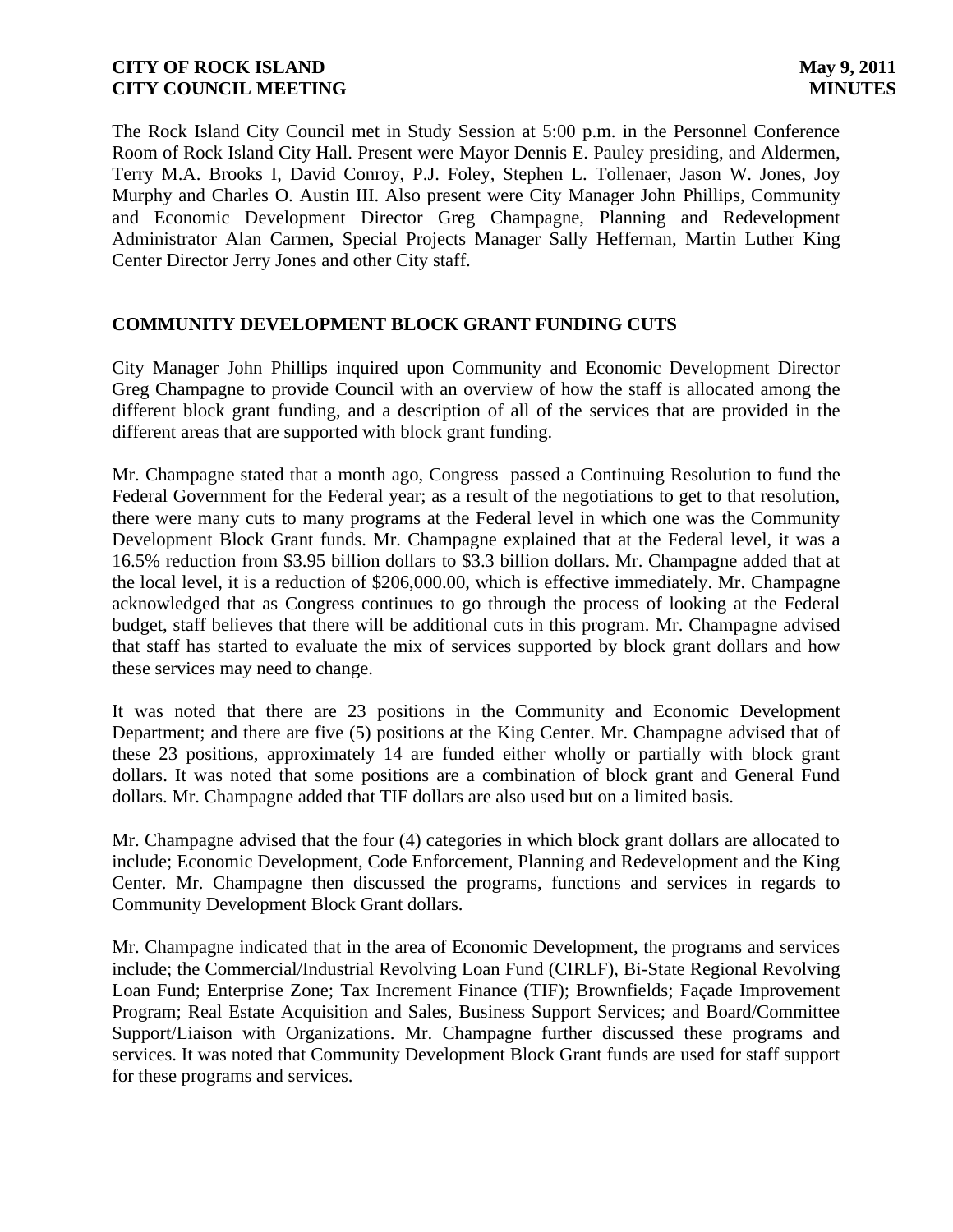Mr. Champagne advised that the Planning and Redevelopment area is the only area that has some direct program funds as well as administrative and staff support. It was noted that these programs include; Housing Programs; Neighborhood Planning; Historic Preservation and Administration. Mr. Champagne further discussed these services.

The next area Mr. Champagne discussed was Code Enforcement. Mr. Champagne advised that there is a variety of activities that are funded with block grant dollars. It was noted that people in positions are also funded by the block grant dollars. Mr. Champagne stated that the main functions in this area include; Residential Rental Program; Nuisance Abatement; Non-Rental Property Maintenance Complaints; Emergency Responses; Demolition; Administrative and Circuit Court Hearings and Other Duties. Mr. Champagne further discussed these functions in detail.

Martin Luther King Center Director Jerry Jones stated that the King Center was projected to receive over \$189,000.00 for Fiscal Year 2012 in Community Development Block Grant funding. However, it is now projected at just over \$158,000.00, which is a reduction of almost \$31,000.00. Mr. Jones advised that most of the funding goes for staff to support activities, which include; the A.C.T.I.V.E. Club, Summer Day Camp, Family Fun Day, Circuit Breaker Program, Tax Return Program, Drug Prevention Services, Workforce Center, Building Management, Utilities and a variety of administrative functions. Mr. Jones further discussed the impact of funding reductions as it related to these programs.

Council discussed the King Center's programs that are supported by Community Development Block Grant dollars and how the cuts will affect those programs.

Mr. Champagne indicated that recommendations are not being made at this point. It was noted that staff will come back to Council with options and recommendations and Council will decide on what services that will continue to be provided using Community Development Block Grant dollars.

Council discussed the programs at it related to Community Development Block Grant funding reductions. Council also discussed economic development strategies as it related to the impact of block grant funding cuts, and the City's current budget year as it related to next year's budget concerning block grant funding reductions and State cuts.

# **EXECUTIVE SESSION**

A motion was made by Alderman Brooks and seconded by Alderman Jones to recess to Executive Session in Council Chambers on matters of Section 2 (c) (8) of the Open Meetings Act. The motion carried on a roll call vote. Those voting Aye being Alderman Brooks, Alderman Conroy, Alderman Foley, Alderman Tollenaer, Alderman Jones, Alderwoman Murphy and Alderman Austin; those voting No, none. The meeting was recessed at 5:40 p.m.

Mayor Pauley reconvened the regular meeting at 6:33 p.m.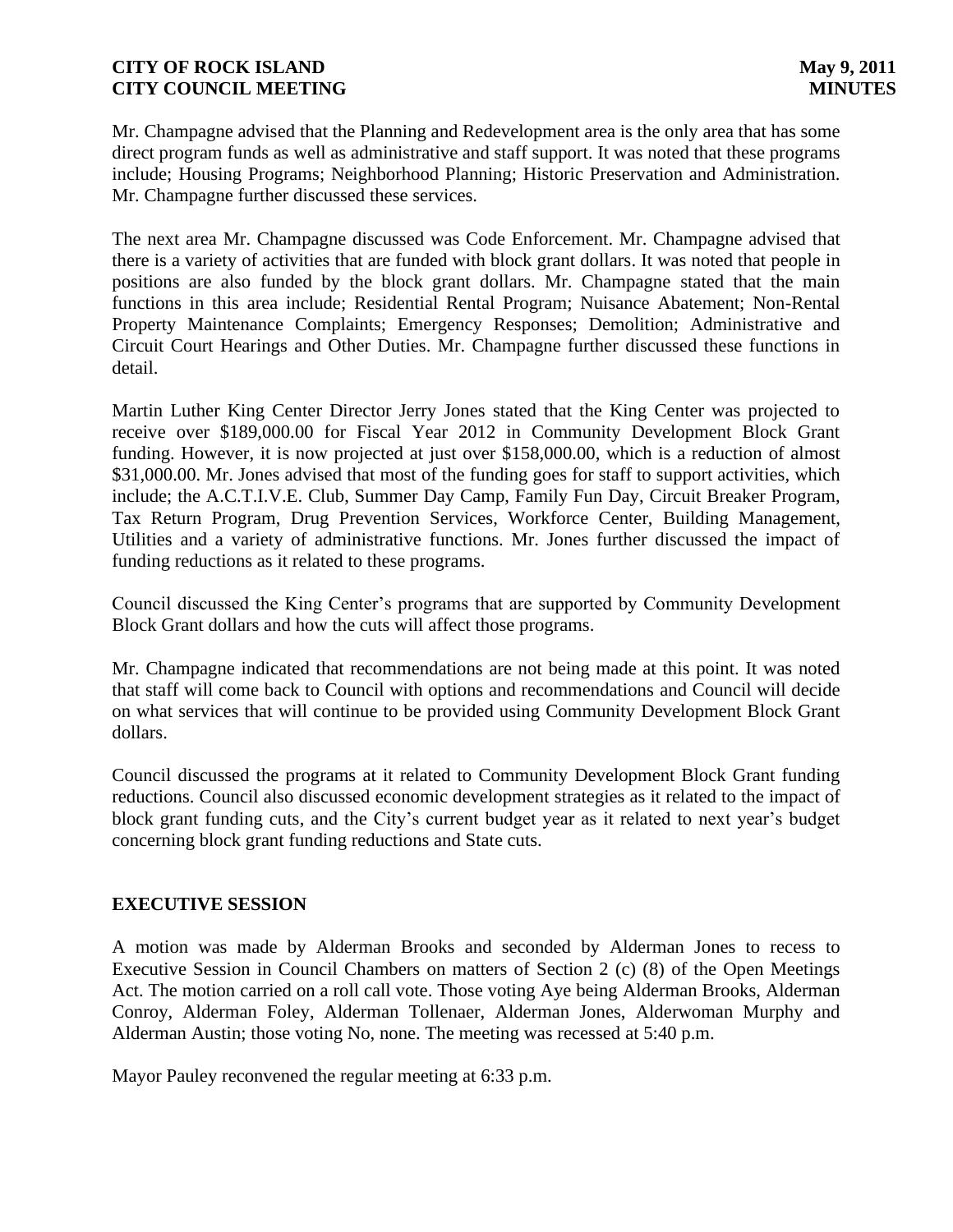# **ADJOURNMENT**

A motion made by Alderwoman Murphy and seconded by Alderman Austin to adjourn the meeting carried by the following Aye and No vote. Those voting Aye being Alderman Brooks, Alderman Conroy, Alderman Foley, Alderman Tollenaer, Alderman Jones, Alderwoman Murphy and Alderman Austin; those voting No, none. The meeting was adjourned at 6:34 p.m.

> \_\_\_\_\_\_\_\_\_\_\_\_\_\_\_\_\_\_\_\_\_\_\_\_\_\_\_\_\_\_ Aleisha L. Patchin, City Clerk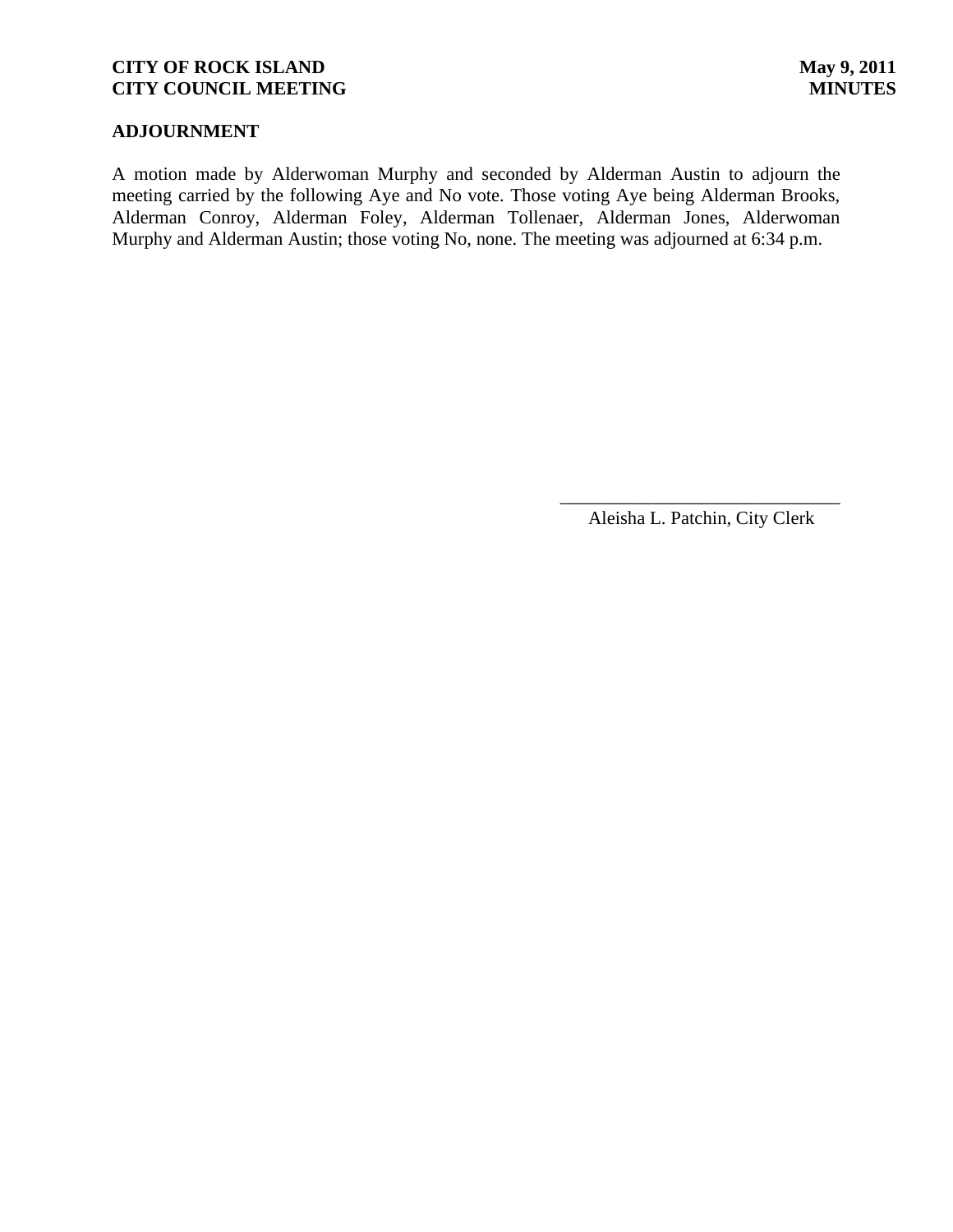Rock Island City Council met in regular session at 6:45 p.m. in Council Chambers of Rock Island City Hall. Present were Mayor Dennis E. Pauley, presiding, and Aldermen Terry M.A. Brooks I, David Conroy, P. J. Foley, Stephen L. Tollenaer, Jason W. Jones, Joy Murphy and Charles O. Austin III. Acting City Manager Bob Hawes was also present. City Manager John Phillips was absent.

#### **Introductory Proceedings**

Mayor Pauley called the meeting to order and led in the Pledge of Allegiance to the Flag of the United States of America. Alderman Brooks gave the Invocation.

# Agenda Item #5 **Minutes of the Meeting of May 2, 2011.**

A motion was made by Alderman Austin and seconded by Alderman Foley to approve the Minutes of the Meeting of May 2, 2011. The motion carried by the following Aye and No vote; those voting Aye being Alderman Brooks, Alderman Conroy, Alderman Foley, Alderman Tollenaer, Alderman Jones, Alderwoman Murphy and Alderman Austin; those voting No, none.

#### Agenda Item #6 **Update Rock Island by Mayor Pauley.**

Mayor Pauley stated that on Sunday, May 15, 2011 at 2:30 p.m., the Rock Island Fire Department will conduct its annual Fallen Firefighters Memorial Service. It was noted that the service will take place on the front lawn of Central Fire Station at 1313 5<sup>th</sup> Avenue, followed by a reception in the station. Mayor Pauley advised that this memorial service pays tribute to the fallen firefighters of the Rock Island Fire Department. The Mayor added that this year's memorial service will include the dedication of a bell made of cast bronze that has been a part of the Rock Island Fire Department's history for 120 years. It was noted that the bell will hang from a specially designed memorial, which is located on the front lawn of Central Fire Station. Mayor Pauley indicated that the Rock Island Fire Department Honor Guard will be ringing this bell during the memorial service to honor the fallen. It was noted that this bell has not been in service for over 40 years, and this will be its first official ringing in many years.

Mayor Pauley advised that the Rock Island Public Library has expanded its services with audio books and e-Books to download from the library's website. Mayor Pauley stated that thanks to the library's new Overdrive subscription, library card holders can check out and download digital media anytime, anywhere by using the link off the library website or by visiting [http://www.omnilibraries.org.](http://www.omnilibraries.org/) It was noted that this service offers access to more than 1,400 titles in digital format and is free for patrons with a valid Rock Island Library card. Mayor Pauley stated that choices include hundreds of popular fiction and non-fiction, best-sellers, classics, self-improvement guides and more.

Mayor Pauley indicated that the Rock Island Human Rights Commission will present information regarding fair housing laws and employment opportunities in the building trades at a community meeting on Thursday, May  $19<sup>th</sup>$  at 6:30 p.m. at the MLK Center. It was noted that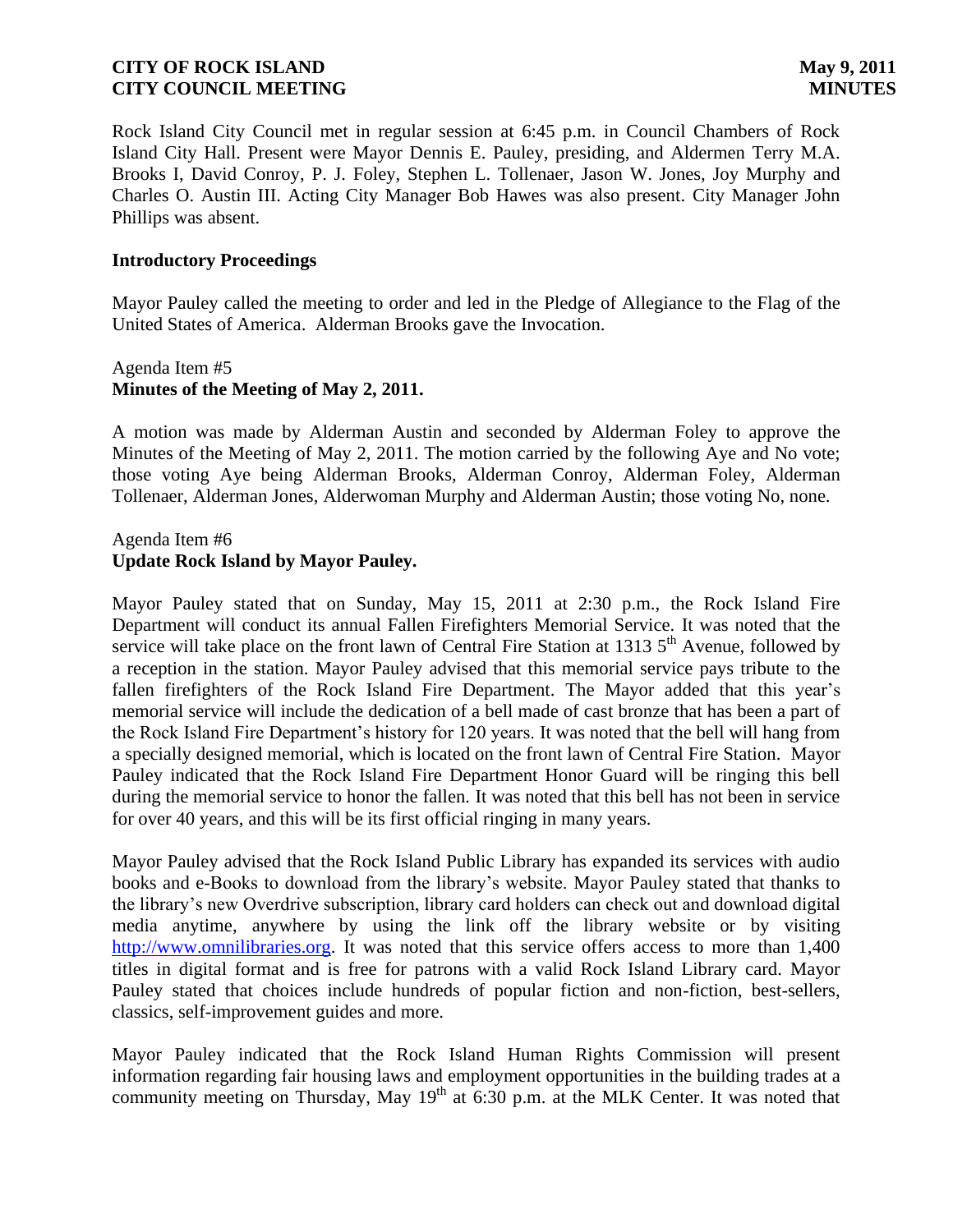David Levin, Vice President of the Illinois Region for Ruhl and Ruhl Commercial Realty will present information on fair housing and the real estate market, and Rory Washburn, Executive Director of the Tri City Building Trades Council will discuss apprenticeship opportunities in the QC building trades. Mayor Pauley advised that Human Rights Commission members will be present to answer questions about their role in addressing human and civil right matters in Rock Island.

Mayor Pauley inquired as to whether anyone knows someone that deserves to be recognized for what they do for the community? If so, this is an opportunity to nominate them for the 2011 Citizen of the Year Awards. Mayor Pauley advised that there are seven categories for Rock Island Citizens – Business, Professional, Education, Individual, City Employee, Organization and Youth. It was noted that there is a special category for someone that does not live in Rock Island but has contributed to the good of the community; this person/organization is not eligible for the overall Citizen of the Year award, but may be nominated as the Honorary Citizen of the Year. Mayor Pauley invited the public to submit a nomination for someone that deserves the recognition of this award. It was noted that the deadline for receiving nominations is June 10, 2011, and you may nominate more than one person for the award. Mayor Pauley indicated that if anyone has questions, please call Committee Co-Chairpersons/Aldermen Chuck Austin at 786- 6978 or Joy Murphy at 721-3254 or City Clerk Aleisha Patchin at 732-2010.

#### Agenda Item #7

# **Proclamation declaring the week of May 15 through May 21, 2011 as National Public Works Week.**

Mayor Pauley read the Proclamation. Public Works Director Bob Hawes accepted the Proclamation. Mr. Hawes thanked the Mayor and Council for the Proclamation. Mr. Hawes stated that a Public Works Week will not be held this year due to the budget. However, a Ribbon Cutting will be held at the new facility in July or early August.

Agenda Item #8

# **A Special Ordinance establishing a no parking zone on the east side of 45th Street from 11th to 14th Avenues.**

It was moved by Alderwoman Murphy, seconded by Alderman Austin to consider, suspend the rules and pass the ordinance. The motion carried by the following Aye and No vote: those voting Aye being Alderman Brooks, Alderman Conroy, Alderman Foley, Alderman Tollenaer, Alderman Jones, Alderwoman Murphy and Alderman Austin; those voting No, none.

#### Agenda Item #9

# **A Special Ordinance establishing a four-way stop intersection at 37th Street and 12th Avenue.**

Alderwoman Murphy moved and Alderman Brooks seconded to consider, suspend the rules and pass the ordinance. The motion carried by the following Aye and No vote: those voting Aye being Alderman Brooks, Alderman Conroy, Alderman Foley, Alderman Tollenaer, Alderman Jones, Alderwoman Murphy and Alderman Austin; those voting No, none.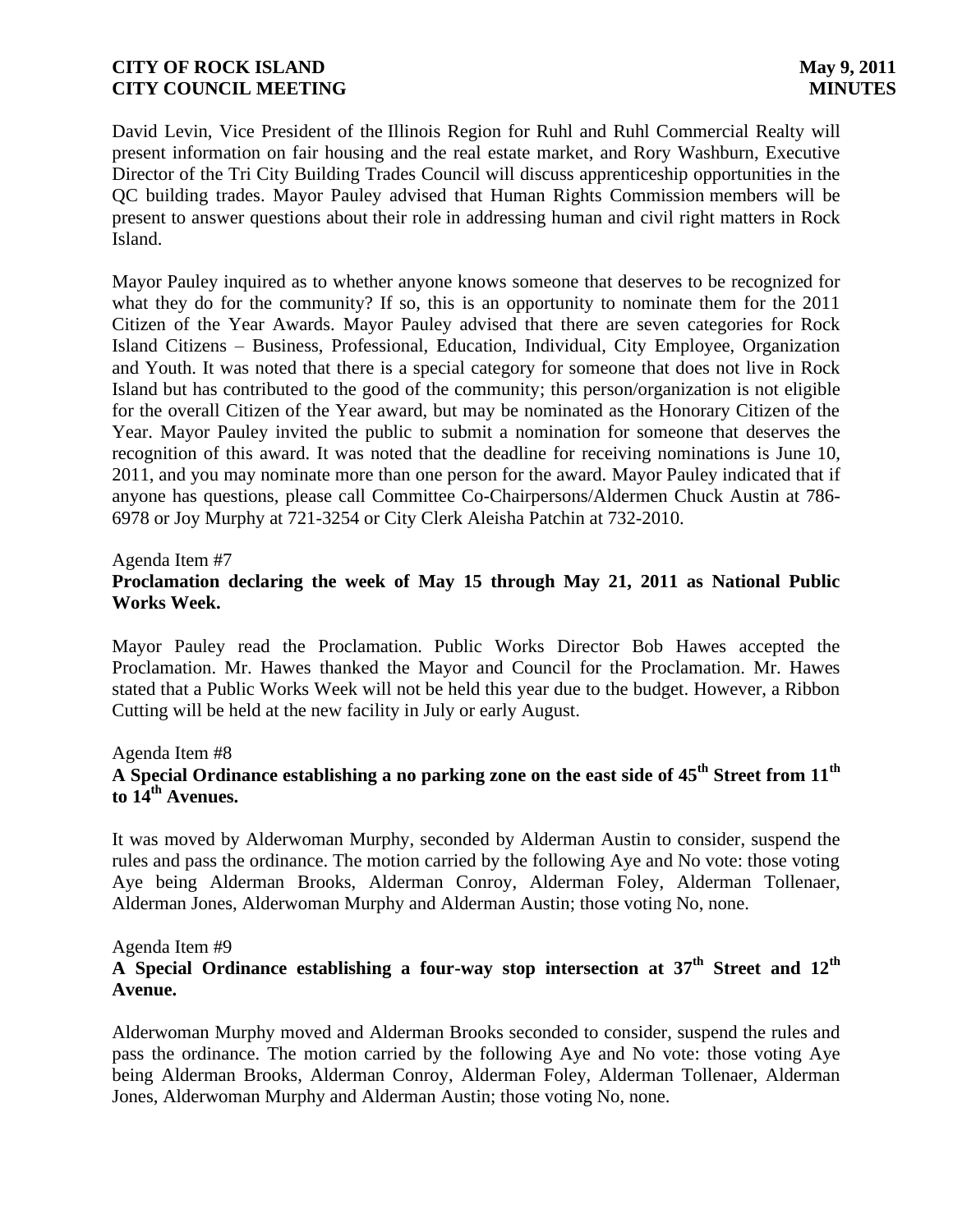Agenda Item #10 **CLAIMS**

It was moved by Alderman Austin, seconded by Alderman Jones to accept the following report and authorize payment as recommended. The motion carried by the following Aye and No vote: those voting Aye being Alderman Brooks, Alderman Conroy, Alderman Foley, Alderman Tollenaer, Alderman Jones, Alderwoman Murphy and Alderman Austin; those voting No, none.

a. Report from the Public Works Department regarding payment #4 and final in the amount of \$15,492.43 to Atlas Daylighting, LLC for services provided for the 2010 Sewer Cleaning and Televising project. (133)

# Agenda Item #11 Claims for the week of April  $29^{th}$  through May  $5^{th}$  in the amount of \$673,474.19.

Alderman Jones moved and Alderwoman Murphy seconded to allow the claims. The motion carried by the following Aye and No vote: those voting Aye being Alderman Brooks, Alderman Conroy, Alderman Foley, Alderman Tollenaer, Alderman Jones, Alderwoman Murphy and Alderman Austin; those voting No, none.

# Agenda Item #12 Payroll for the weeks of April 18<sup>th</sup> through May 1<sup>st</sup> in the amount of \$1,257,754.62.

Alderman Conroy moved and Alderman Tollenaer seconded to allow the payroll. The motion carried by the following Aye and No vote: those voting Aye being Alderman Brooks, Alderman Conroy, Alderman Foley, Alderman Tollenaer, Alderman Jones, Alderwoman Murphy and Alderman Austin; those voting No, none.

#### Agenda Item #13

# **Report from the Public Works Department regarding bids for the 2011 Seal Coat Program, recommending the bid be awarded to Settle, Inc. in the amount of \$24,214.00.**

It was moved by Alderwoman Murphy, seconded by Alderman Conroy to award the bid as recommended and authorize the City Manager to execute the contract documents. The motion carried by the following Aye and No vote: those voting Aye being Alderman Brooks, Alderman Conroy, Alderman Foley, Alderman Tollenaer, Alderman Jones, Alderwoman Murphy and Alderman Austin; those voting No, none.

#### Agenda Item #14

# **Report from the Public Works Department regarding bids for the 2011 Brick Street Repair Program, recommending the bid be awarded to Walter D. Laud, Inc. in the amount of \$70,950.00.**

Alderman Jones moved and Alderman Tollenaer seconded to award the bid as recommended and authorize the City Manager to execute the contract documents. The motion carried by the following Aye and No vote: those voting Aye being Alderman Brooks, Alderman Conroy,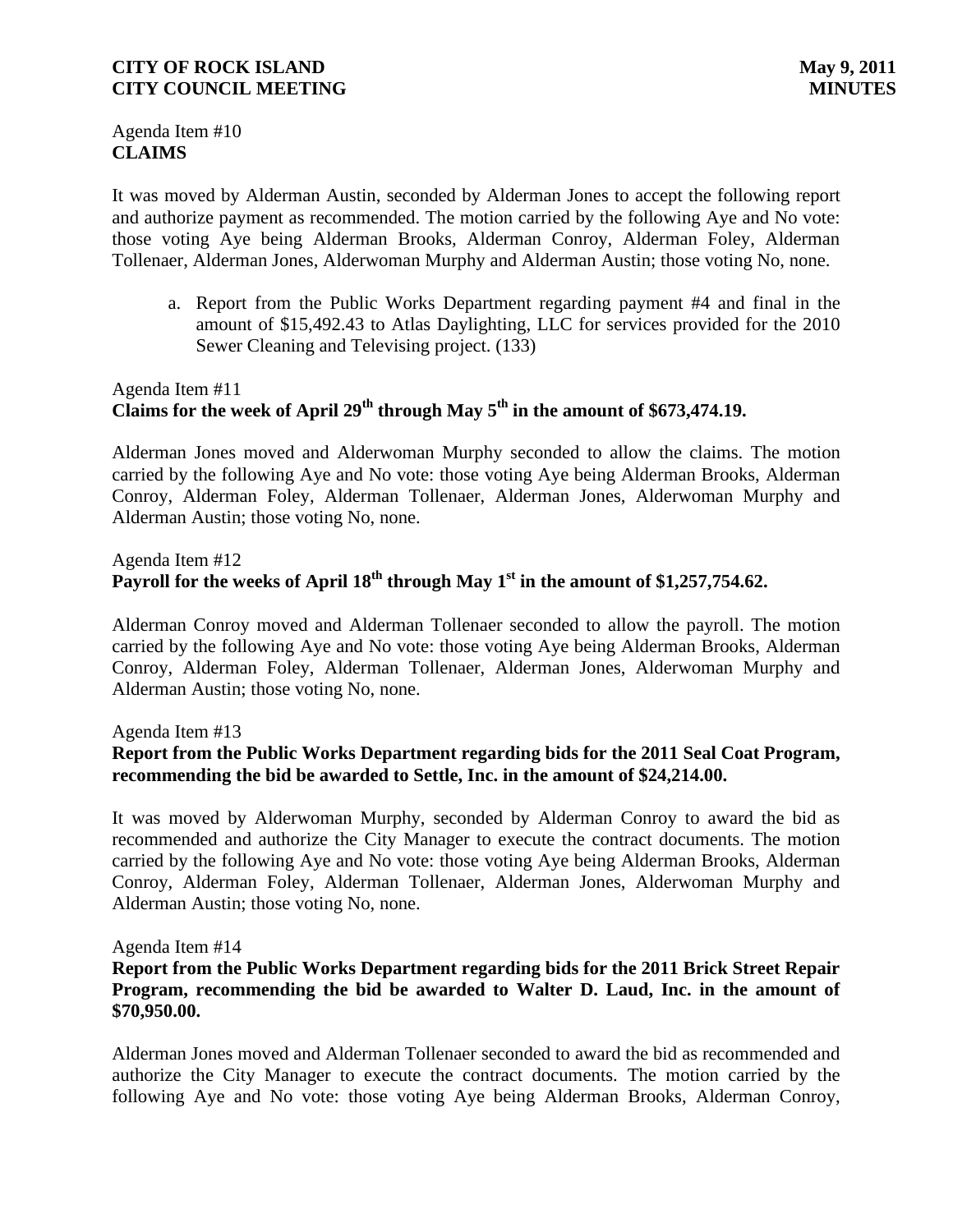Alderman Foley, Alderman Tollenaer, Alderman Jones, Alderwoman Murphy and Alderman Austin; those voting No, none.

#### Agenda Item #15

# **Report from the Community and Economic Development Department regarding a renewal agreement with the Quad Cities Convention and Visitors Bureau for the operation of the Centennial Bridge Visitors Center.**

It was moved by Alderwoman Murphy, seconded by Alderman Austin to approve the agreement as recommended and authorize the City Manager to execute the contract documents. The motion carried by the following Aye and No vote: those voting Aye being Alderman Brooks, Alderman Conroy, Alderman Foley, Alderman Tollenaer, Alderman Jones, Alderwoman Murphy and Alderman Austin; those voting No, none.

#### Agenda Item #16

**Report from the Community and Economic Development Department regarding a proposal from Missman, Stanley and Associates for services related to a wetlands mitigation project on City owned property on Ridgewood Road.**

Alderman Conroy moved and Alderman Tollenaer seconded to table Agenda Item #16. The motion carried by the following Aye and No vote: those voting Aye being Alderman Brooks, Alderman Conroy, Alderman Foley, Alderman Tollenaer, Alderman Jones, Alderwoman Murphy and Alderman Austin; those voting No, none.

Mayor Pauley inquired to Alderman Conroy for how long. Alderman Conroy stated that he tabled the item and did not defer it. Alderman Conroy advised that he would like to discuss this item at a Study Session.

#### Agenda Item #17

### **Report from the Finance Department regarding a trial based program with TEK Collect to collect delinquent storm water only and trash pick-up fees in the amount of \$8.00 per account.**

It was moved by Alderwoman Murphy, seconded by Alderman Austin to approve the trial based program as recommended and authorize the City Manager to execute the contract documents. The motion carried by the following Aye and No vote: those voting Aye being Alderman Brooks, Alderman Conroy, Alderman Foley, Alderman Tollenaer, Alderman Jones, Alderwoman Murphy and Alderman Austin; those voting No, none.

#### Agenda Item #18

**Report from the Parks and Recreation Department regarding a Highway Resolution for the closure of 1st Avenue between 17th Street and 20th Street on Sunday, July 3, 2011 for the Red, White and Boom event at Schwiebert Riverfront Park.**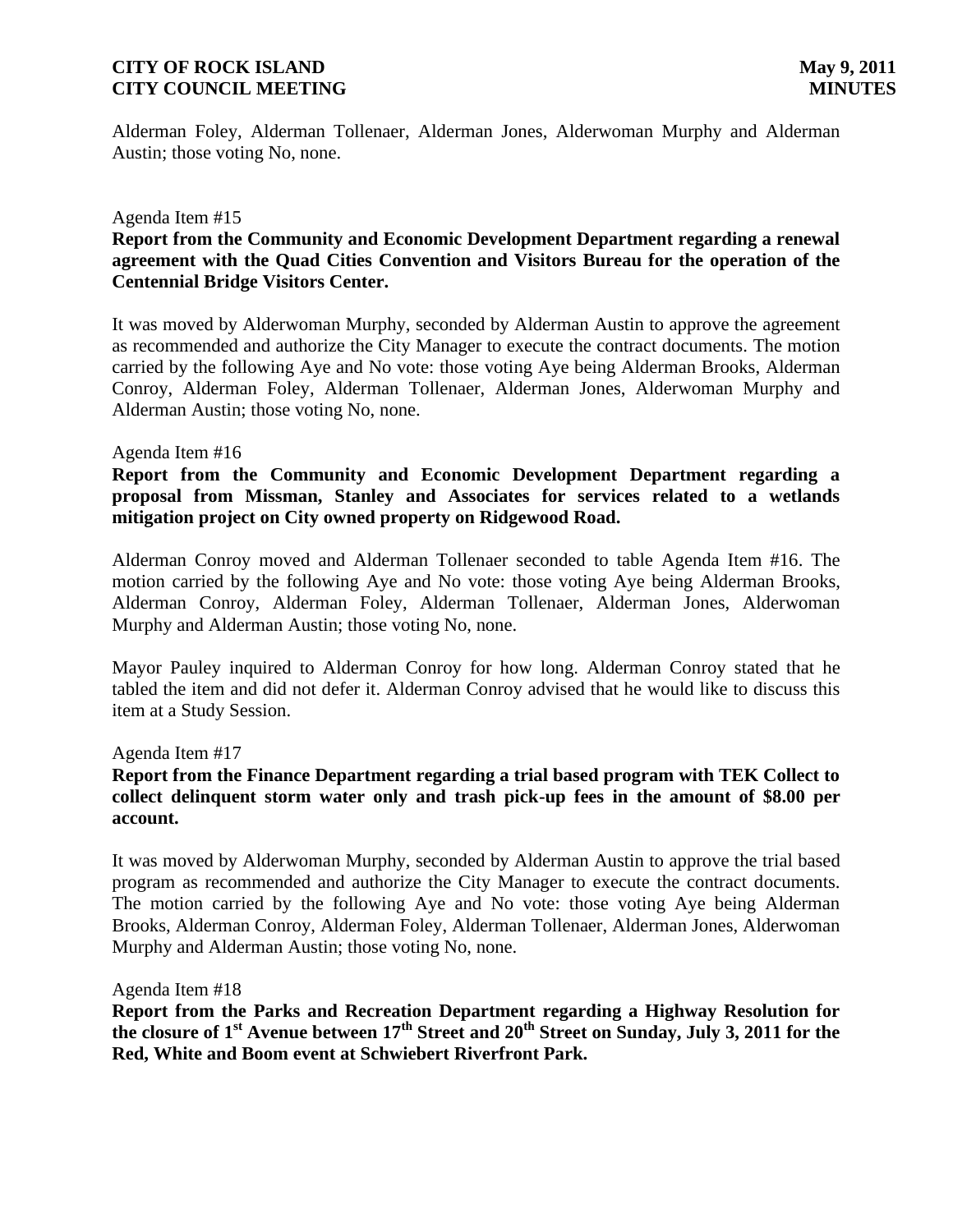Alderman Jones moved and Alderwoman Murphy seconded to adopt the resolution. The motion carried by the following Aye and No vote: those voting Aye being Alderman Brooks, Alderman Conroy, Alderman Foley, Alderman Tollenaer, Alderman Jones, Alderwoman Murphy and Alderman Austin; those voting No, none.

#### Agenda Item #19 **Report from the Traffic Engineering Committee regarding a request to ban parking on 11th Avenue from 40th Street west to the alley.**

It was moved by Alderwoman Murphy, seconded by Alderman Brooks to approve the request as recommended and refer to the City Attorney for an ordinance. The motion carried by the following Aye and No vote: those voting Aye being Alderman Brooks, Alderman Conroy, Alderman Foley, Alderman Tollenaer, Alderman Jones, Alderwoman Murphy and Alderman Austin; those voting No, none.

#### Agenda Item #20

# **Report from the Mayor regarding an appointment to the Martin Luther King Jr. Board of Directors and a reappointment to the Boaters' Advisory Committee.**

Alderman Foley moved and Alderwoman Murphy seconded to approve the appointment and reappointment as recommended. The motion carried by the following Aye and No vote: those voting Aye being Alderman Brooks, Alderman Conroy, Alderman Foley, Alderman Tollenaer, Alderman Jones, Alderwoman Murphy and Alderman Austin; those voting No, none.

Assistant City Engineer Justin Johnson was appointed to the Martin Luther King Jr. Board of Directors for a three year term ending on January 30, 2014.

Mike Thoms was reappointed to the Boaters' Advisory Committee for a three year term ending on June 1, 2014.

#### Agenda Item #21

## **Report from the City Clerk regarding a request from City Limits Saloon and Grill to hold an outdoor event on Thursday, May 12, 2011 from 5:00 p.m. to 10:00 p.m. at 4514 9th Street.**

It was moved by Alderman Conroy, seconded by Alderman Tollenaer to approve the event as recommended, subject to complying with all liquor license regulations and subject to being closed down early if noise complaints are received. The motion carried by the following Aye and No vote: those voting Aye being Alderman Brooks, Alderman Conroy, Alderman Foley, Alderman Tollenaer, Alderman Jones, Alderwoman Murphy and Alderman Austin; those voting No, none.

Agenda Item #22 **Report from the City Clerk regarding a request for a Street Closing from Joy McDonald of 4002 7th Avenue to close off 40th Street from 7th Avenue to the alley way on Saturday, June**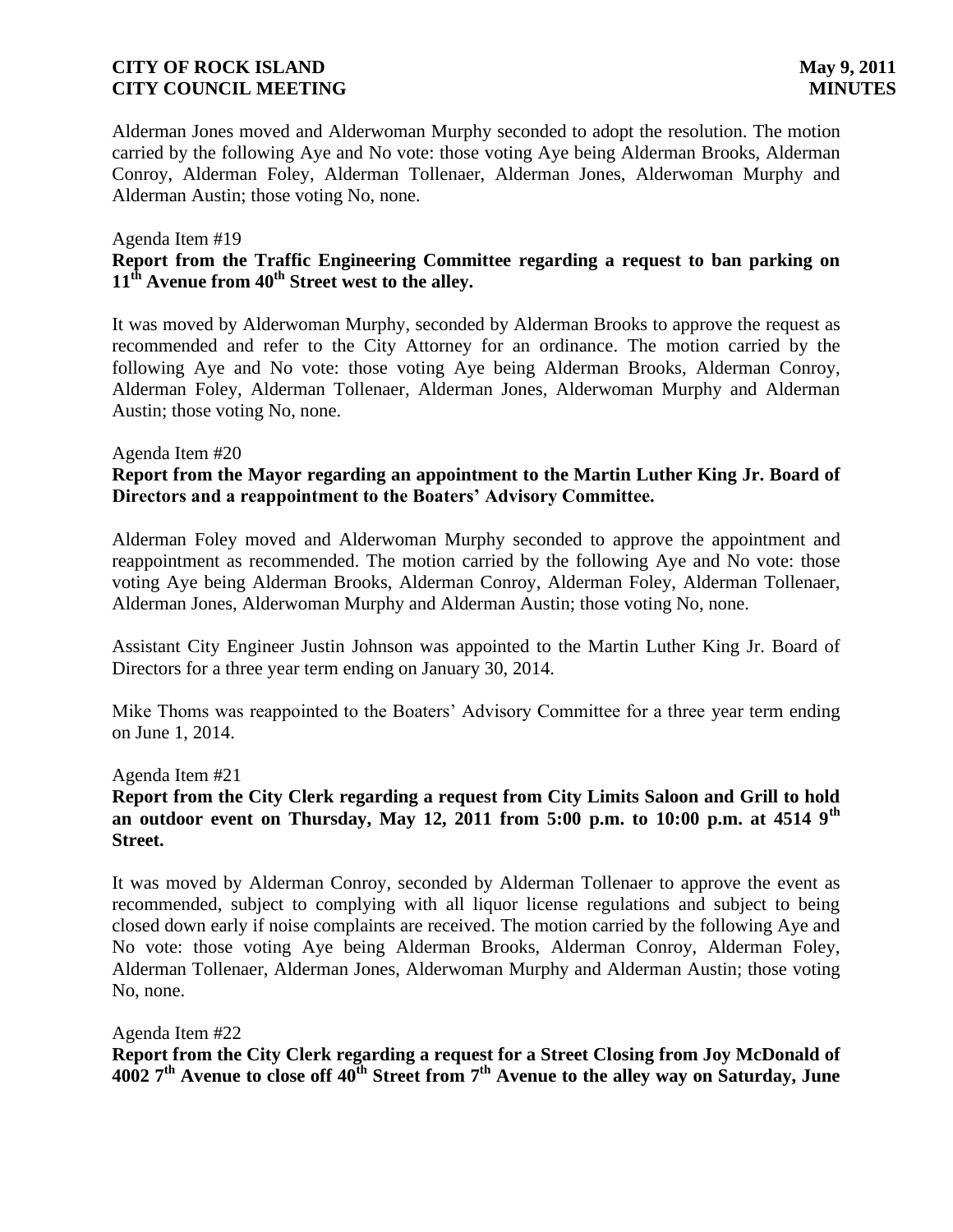#### **4, 2011 from 10:00 a.m. to 10:00 p.m. for a graduation party and a Sound Amplification permit from noon to 10:00 p.m.**

Alderman Tollenaer moved and Alderwoman Murphy seconded to approve the requests as recommended. The motion carried by the following Aye and No vote: those voting Aye being Alderman Brooks, Alderman Conroy, Alderman Foley, Alderman Tollenaer, Alderman Jones, Alderwoman Murphy and Alderman Austin; those voting No, none.

#### Agenda Item #23

**Report from the City Clerk regarding a request from the Word of Life Church for a Street Closing at 18th Street between 7th Avenue and 8th Avenue on Saturday, June 11, 2011 from 8:00 a.m. to 6:00 p.m. for a Family Fun Day and a Sound Amplification permit from 11:00 a.m. to 4:00 p.m.** 

It was moved by Alderman Tollenaer, seconded by Alderwoman Murphy to approve the requests as recommended. The motion carried by the following Aye and No vote: those voting Aye being Alderman Brooks, Alderman Conroy, Alderman Foley, Alderman Tollenaer, Alderman Jones, Alderwoman Murphy and Alderman Austin; those voting No, none.

#### Agenda Item #24

**Report from the City Clerk regarding a request from Tri City Motorcycle Sales for a Street Closing and Sound Amplification at 2219 3rd Avenue between 22nd Street and 23rd Street on Sunday, June 12th and Saturday, June 18th from 9:00 a.m. to 4:00 p.m. for an auction.**

Alderman Jones moved and Alderman Conroy seconded to approve the requests as recommended. The motion carried by the following Aye and No vote: those voting Aye being Alderman Brooks, Alderman Conroy, Alderman Foley, Alderman Tollenaer, Alderman Jones, Alderwoman Murphy and Alderman Austin; those voting No, none.

#### Agenda Item #25

# **Report from the City Clerk regarding an Activity application from the American Volkssport Association to hold a 5K and 10K Convention Walk on Sunday, June 26, 2011 beginning at 8:00 a.m.**

It was moved by Alderman Tollenaer, seconded by Alderman Foley to approve the event as recommended. The motion carried by the following Aye and No vote: those voting Aye being Alderman Brooks, Alderman Conroy, Alderman Foley, Alderman Tollenaer, Alderman Jones, Alderwoman Murphy and Alderman Austin; those voting No, none.

#### Agenda Item #26

**Report from the City Clerk regarding a request from John Norris of J & M displays for a pyrotechnic display permit for fireworks to be held on Monday, July 4, 2011 after 9:00 p.m. at Jumer's Casino and Hotel at 777 Jumer Drive in conjunction with the John Deere Classics Pairings Party.**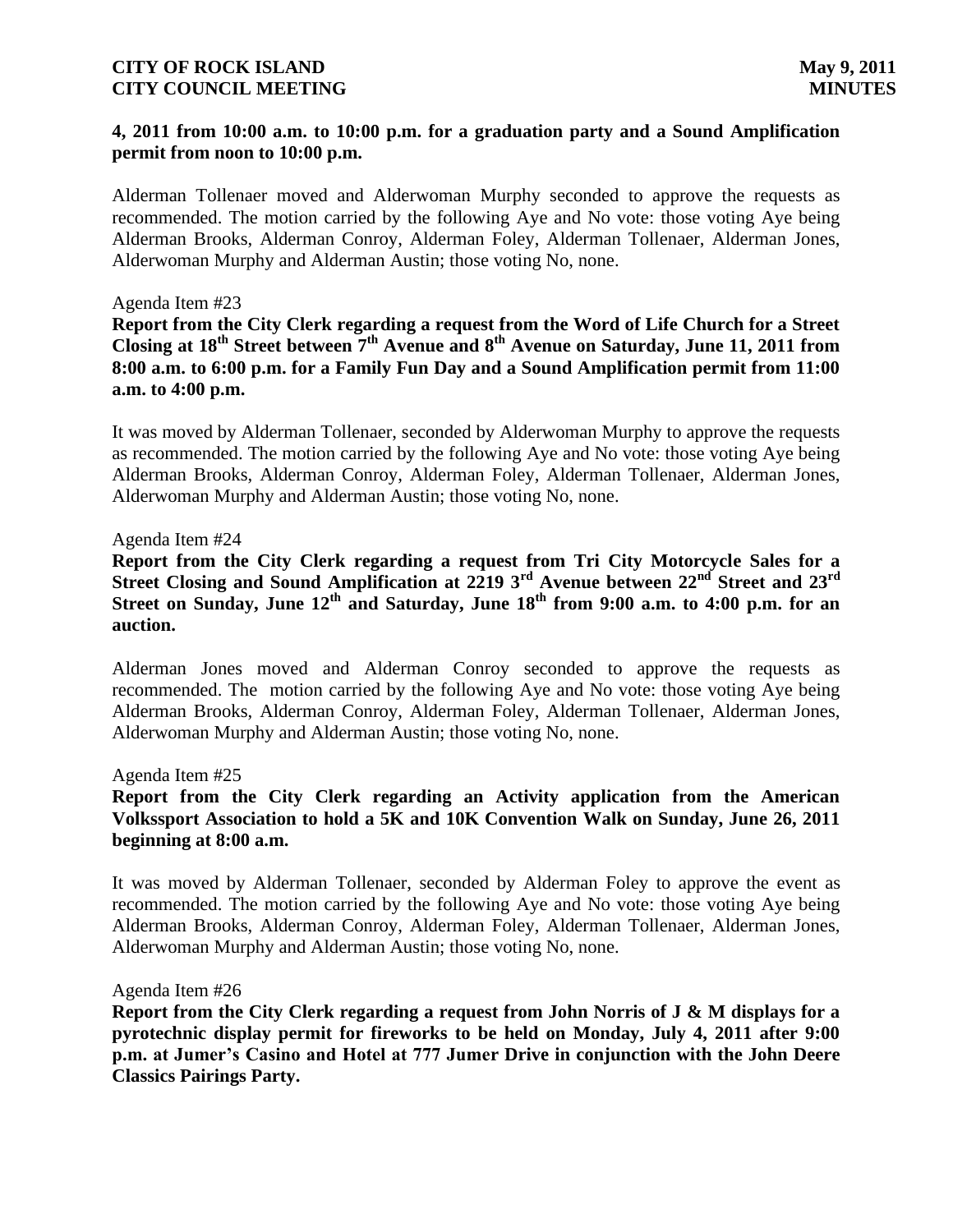Alderwoman Murphy moved and Alderman Tollenaer seconded to approve the request as recommended and temporarily waive Article I of Chapter 10: Sec. 10-9 of the Code of Ordinances to allow for the issuance of a pyrotechnic display permit, and authorize the Fire Marshal to issue the permit. The motion carried by the following Aye and No vote: those voting Aye being Alderman Brooks, Alderman Conroy, Alderman Foley, Alderman Tollenaer, Alderman Jones, Alderwoman Murphy and Alderman Austin; those voting No, none.

# Agenda Item #27 **Items from the City Manager's Memorandum Packet.**

Acting City Manager Bob Hawes did not have any items to discuss.

Alderman Conroy advised that he would like to make sure that Agenda Item #16, which was tabled, will stay on the Agenda until such time Council pulls it off the Agenda.

Alderman Brooks stated that due to the weather changing, he has received complaints about pedestrians walking in the streets. Alderman Brooks inquired upon Police Chief Scott Harris as to whether the same process could be used as last year to help with this issue.

Police Chief Harris stated that it could certainly be done. Chief Harris advised that as part of the process last year, citations were issued for pedestrians on the runway in which it is a \$125.00 fine. Chief Harris added that Bike officers are already out and trying to address this issue. Chief Harris and Alderman Brooks further discussed this issue.

Alderman Austin reminded everyone that the deadline for the 2011 Citizen of the Year nominations is Friday, June 10, 2011. Alderman Austin indicated that this is a great opportunity for someone to recognize their friends and neighbors for all that they have done. It was noted that nomination forms are available on the City's website at [www.rigov.org.](http://www.rigov.org/) Alderman Austin noted that for more information; call the City Clerk at (309) 732-2010.

Alderwoman Murphy reminded everyone to Shop Rock Island. Alderwoman Murphy stated that a Ribbon Cutting was held today at 9:00 a.m. for Aldi's new food store, which is located on the corner of 38<sup>th</sup> Street and 18<sup>th</sup> Avenue. Alderwoman Murphy commented that Aldi's has been in Rock Island since 1976, and they are the largest food retailer in the world. It was noted that they have over 4,000 stores worldwide. Alderwoman Murphy advised that Aldi's is open from 9:00 a.m. to 8:00 p.m., Monday through Saturday and Sunday from 9:00 a.m. to 6:00 p.m.

Agenda Item #28 **Other Business**

None.

Agenda Item #29 **Executive Session.**

The Executive Session was held prior to the regular meeting.